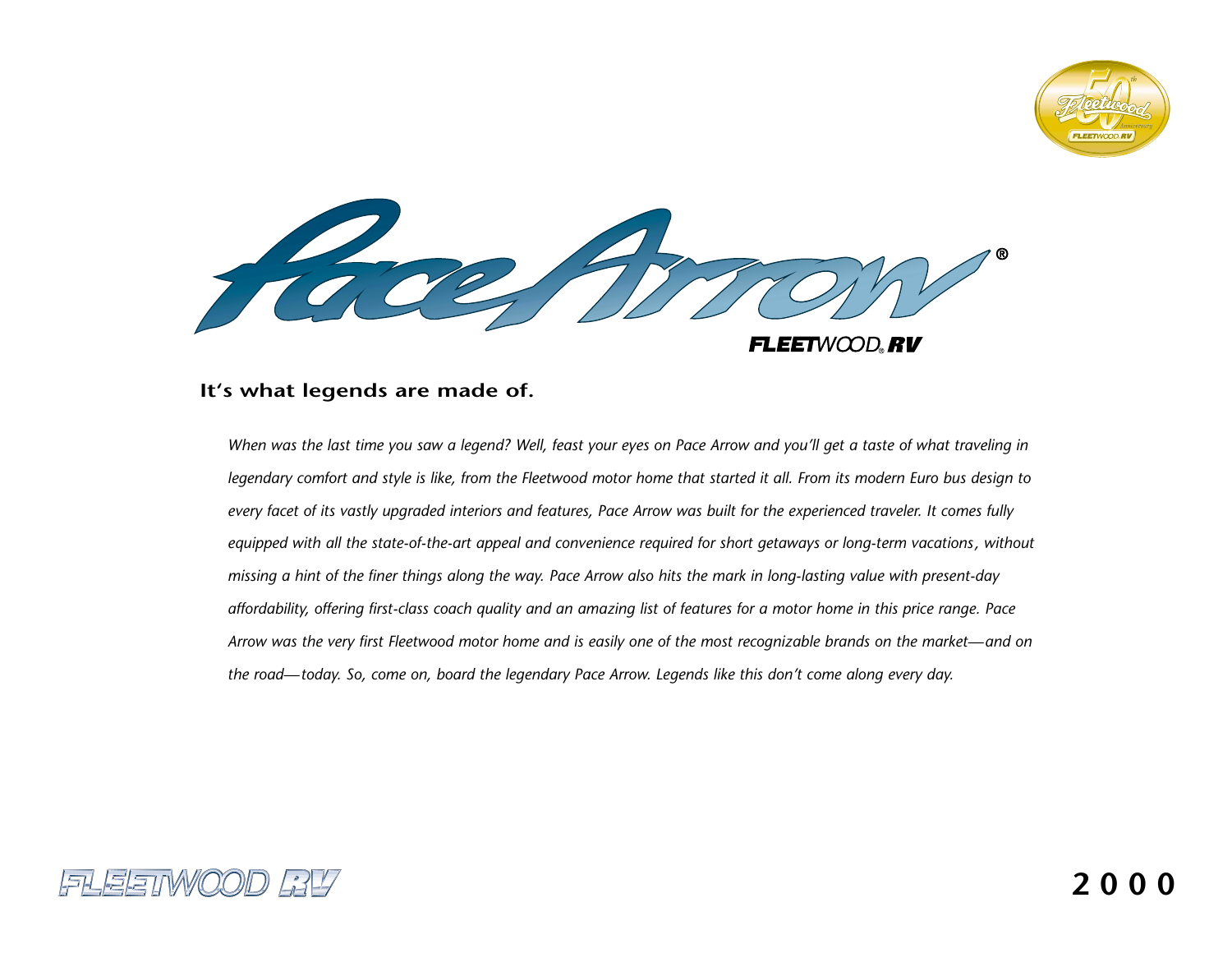O'HEAD







- *Living Room Slide-Out*
- *Dinette or Optional Table with Chairs*
- *Swivel Chair with Table*
- *Optional Dometic* ® *Side-by-Side Refrigerator*
- *Queen Bed*
- *Private Toilet*
- *Wardrobe Slide-Out*



- *Dinette or Optional Table with Chairs*
- *Swivel Chair with Table*
- *Fully Enclosed Bathroom*
- *Bedroom Wardrobe with Dresser*
- *Optional Twin Beds*



- *Living Room Slide-Out*
- *Dinette or Optional Table with Chairs*
- *Swivel Chair with Table*
- *Optional Dometic* ® *Side-By-Side Refrigerator*
- *Extra Large Wardrobe*
- *Private Toilet*
- *Optional Bedroom Slide-Out*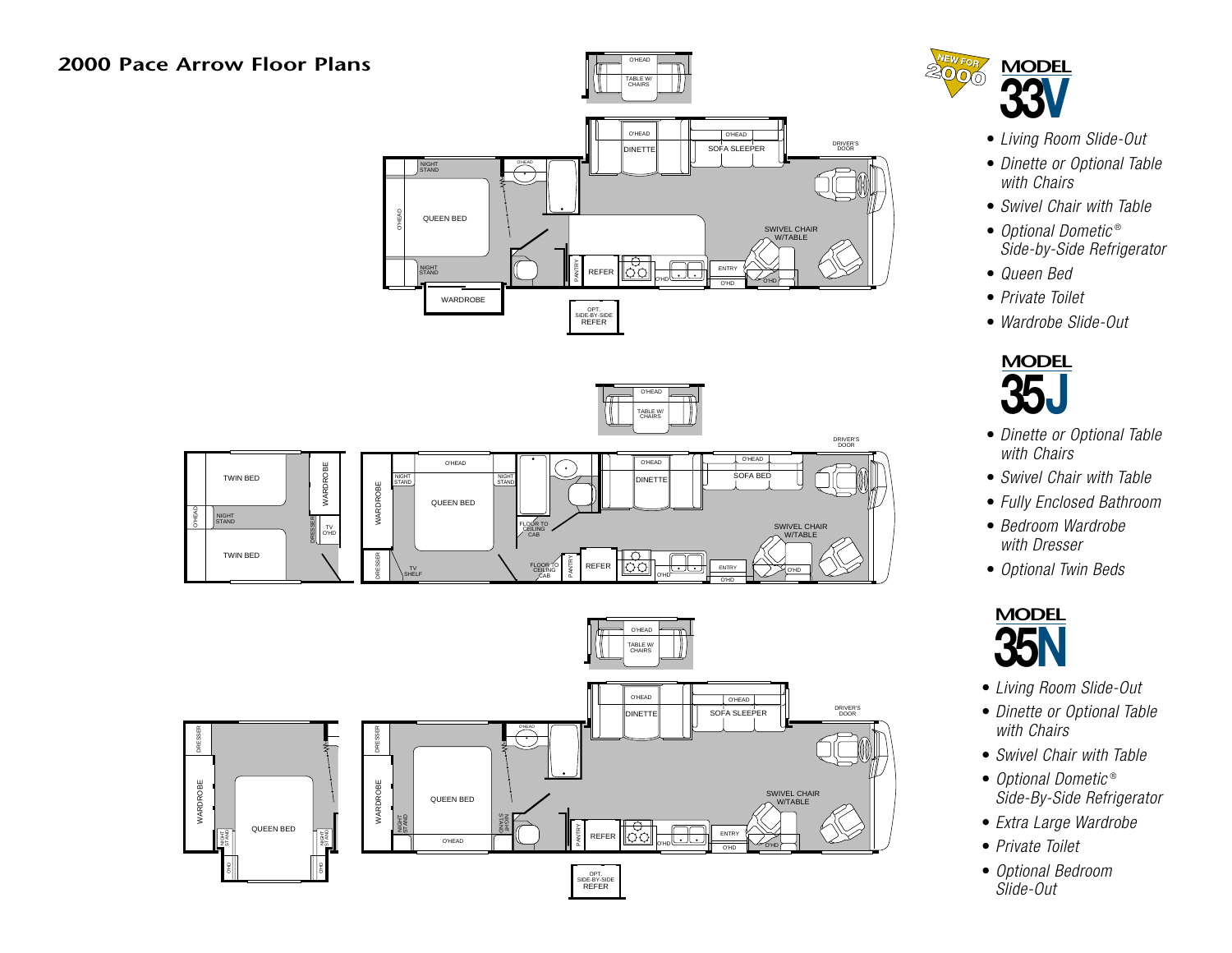



- *Living Room/Galley Slide-Out*
- *Table with Chairs*
- *Swivel Chair with Table or Optional Recliner*
- *Dometic* ® *Side-By-Side Refrigerator*
- *Bedroom Slide-Out*
- *Private Toilet*





- *Living Room Slide-Out*
- *Dinette or Optional Table with Chairs*
- *Swivel Chair with Table*
- *Optional Dometic* ® *Side-By-Side Refrigerator*
- *Optional Washer/Dryer*
- *Private Toilet*
- *3 Bedroom Configurations*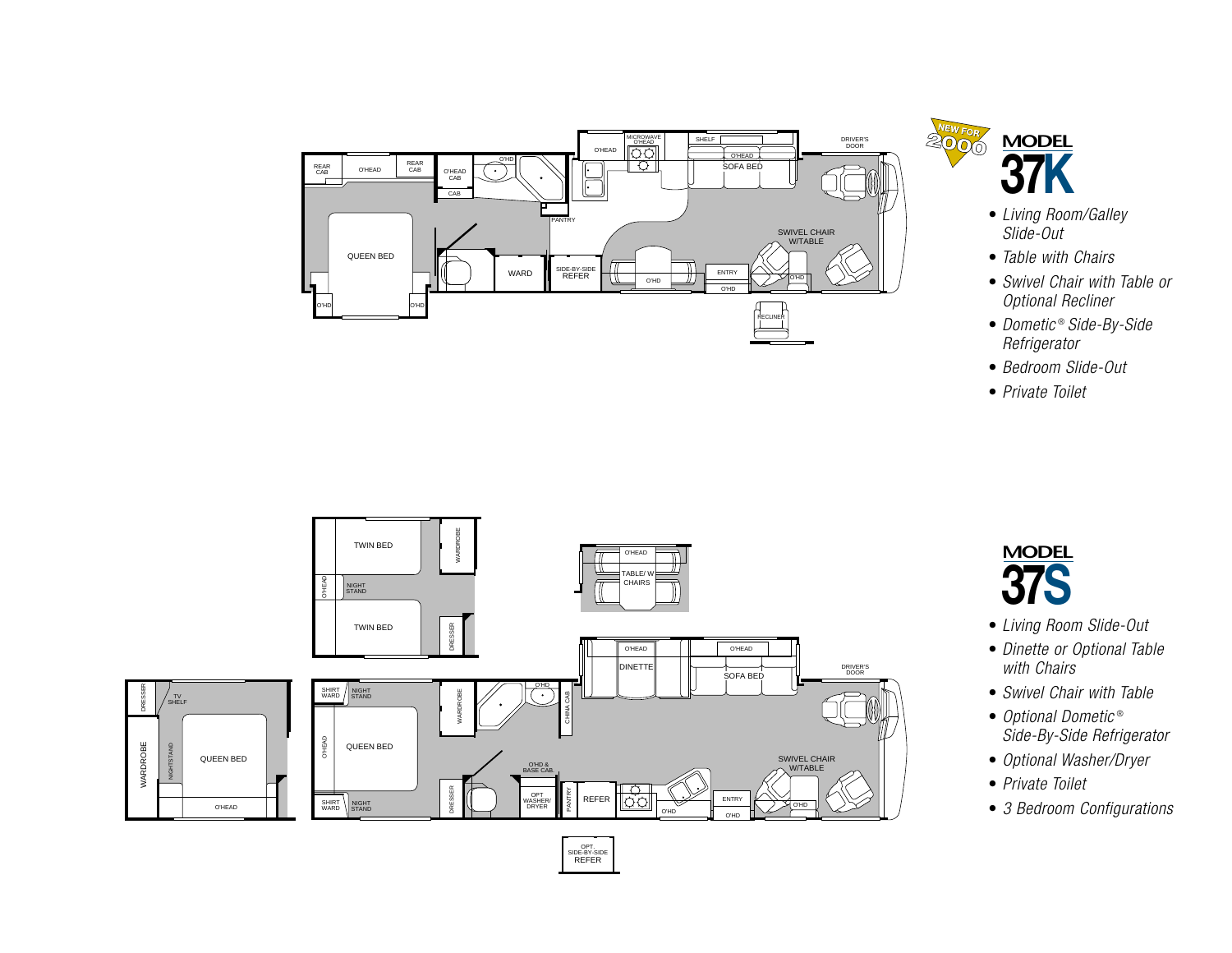# **2000 Pace Arrow Standard Features**

#### EXTERIOR AUTOMOTIVE

Large Curved Aerodynamic Windshield Undercoating Stainless-Steel Wheel SimulatorsUnderhood Utility Light Steel Surface on BulkheadTrailer Hitch with 4-Point Electrical Hook-Up Large Single Headlamps with Turn Signal Driving Lights Rear Camera Ready Single Motor Windshield Wipers with Wet Arm

#### **INTERIOR AUTOMOTIVE**

 Intermittent Wiper Control Double Swivel Sun Visors with Map Pockets Driver/Passenger Side Window Shade Engine Cover Convenience Tray Cruise ControlLow Profile Engine Cover Radio with Cassette AM/FM/MX Electronic Tuning Soft Surface Automotive DashComputer Workstation in Dash Driver/Passenger Side Panels with Magazine Rack Tilt Steering Wheel Tilt-Up Instrument Panel Battery Disconnect System Auto A/C Heater ComboRadio Switch–Main/Auxiliary Driver/Passenger Captain's Chairs with Reclining Back/Slide Controls 3-Point Seat Belts On Driver/Passenger Seats

#### **EXTERIOR**

Full Fiberglass Front/Rear Cap One-Piece, Swing-Down Engine Access Door Fiberglass Front Quarter Panels Fiberglass Rear Wheel Well Trim Aerodynamic Bus Styling Radius Door Entry with Deadbolt Latch Slider Windows Throughout–Dual Pane Fiberglass Front Grille Pace Arrow Logo Badging Utility Compartment with Exterior Shower 4-Point Manual Hydraulic Levelers–Ford Roof LadderExterior Assist HandleHeated Remote Rear View Mirror20' Sewer HosePark Cable Receptacle Awning Rail/Drip Molding (Both Sides) Power Entry Step Dual Battery Charge Control Under-Floor Spare Tire Porch Light 3 Colorway Graphics to Match Decor Lower Body Accent Paint

#### PLATFORM CONSTRUCTION

Basement Floor Configuration Heated Water & Holding Tank Compartments Polyethylene Luggage Compartment Boxes Steel Truss System Steel Outriggers

## BODY STRUCTURE

Vacubond Upper/Lower Floor Vacubond Walls with Smooth Exterior Fiberglass Radiused Roof with Ducted A/C–Flat Ceiling Rubber RoofSteel Floor/Wall/Ceiling Framing Power Platform II

#### **INTERIOR**

3 Interior DecorsVelvet Feature FabricsSkylight in Tub/Shower Oak Wood Grain Wall-to-Wall Nylon Carpet with Carpet Pad Vinyl Floor Covering–Galley & Bath Wood DrawersRoller Guide Drawer Slides with Transit Ship Locks Radius Corner Cabinetry Brass Finished Cabinet HardwareDriver/Passenger Reclining Bucket Seats Bedspread with Decor Pillows Innerspring Mattress Oak Cabinet Doors & DrawersCrown Molding in Bedroom HeadboardBeveled Mirrors Slide-Out Dinette Bins with LocksColor-Coordinated Window Coverings Oak Bath Door TrimsWood Trim Countertops in Galley Wood Trim Table Tops Trash Basket in Galley Molded Fiberglass Tub/Shower with One-Piece EnclosureBright Brass Bath Accessories Residential Seat Styling Entry Rail (Oak & Brass) Oak Raised Panel Cabinet DoorsAdjustable Cabinet Shelves (Selected Cabinets) Sink Cutting Board Solid Divider DoorsLarge, Double Stainless-Steel Sink CSA–Sofa Lock

## INTERIOR LIGHTING

Wardrobe Lighting Fluorescent Ceiling with Dual Bulb Decor Lighting Incandescent Lighting Make-Up Lights in Bath

## APPLIANCES

20" Panasonic® TV In Front OverheadSmoke DetectorLP DetectorCO Detector6-Gallon, Quick-Recovery Water Heater with D.S.I. 22" 3-Burner, High-Output Cook Top with Oven Light/Power Range Hood Folding Range Cover High Efficiency Single A/C with Solar Panel Water Heater Bypass Porcelain Toilet with Water SaverToilet Tank "Sani-flush" System 1-cu.ft. Microwave8-cu.ft. Dometic® Double Door Refrigerator Single Lever Galley Faucet Water Filter with FaucetDemand Water Pump with Filter Power Bath VentFantastic® Power Roof Vent in Galley Fire Extinguisher Telephone Jack Rear Speakers in Bedroom A/C Ready Monitor Panel

## **ELECTRICAL**

Patio Receptacle 120V/12V AC/DC Converter Central Electrical Panel120V/12V Wire Raceway 3-Way Water Pump Switch 30-amp Service Wall SwitchesDual 6V/Deep Cycle 218-amp House Batteries VCR Ready

## EXTERIOR STORAGE

 Insulated Luggage Doors–Fiberglass w/Aluminum Frame Single-Paddle/Metal Latches Continuous One-Piece Bulb SealHidden, Stainless Steel Latch Rods–One Per Door Lighted Compartments Carpeted Luggage Compartment/Fiberglass in EZ Store Pass-Through Storage Steel Seal Frames

*Product information and photography included in this brochure were as accurate as possible at the time of publication. For the most current product information and changes, please visit our Website at www.fleetwood.com or contact your local Fleetwood dealer. Subsequent refinements may be evident in the actual product. Prices and specifications are subject to change without notice. All fuel and liquid capacities are approximate and dimensions are nominal. Fleetwood has designed its motor home brands to provide a variety of potential uses for its customers. Each unit features the optimum storage, fluid, seating and sleeping capabilities. Though the customer enjoys this potential, he/she also has the responsibility to select the proper combinations of loads without exceeding the chassis weight capacities.*

# **New Pace Arrow Features For 2000**

*Our engineering may set us apart from the rest. But the things you'll notice most, when you and your family take a trip, are the top-of-the-line features. This year we have, once again, added to an already large list of features with the following:*

- *Fiberglass Rear Cap*
- *Toilet Tank "Sani-flush" System*
- *High Line Utility Compartment*
- *Porcelain Toilet*
- *Bonded Windshield Technology*
- *Water Spouts at Drip Rail*
- *Plank Wood Flooring Option in Galley*
- *Leather Driver and Passenger Seat Option with Power Driver*
- *CB Radio Ready with Antenna Option*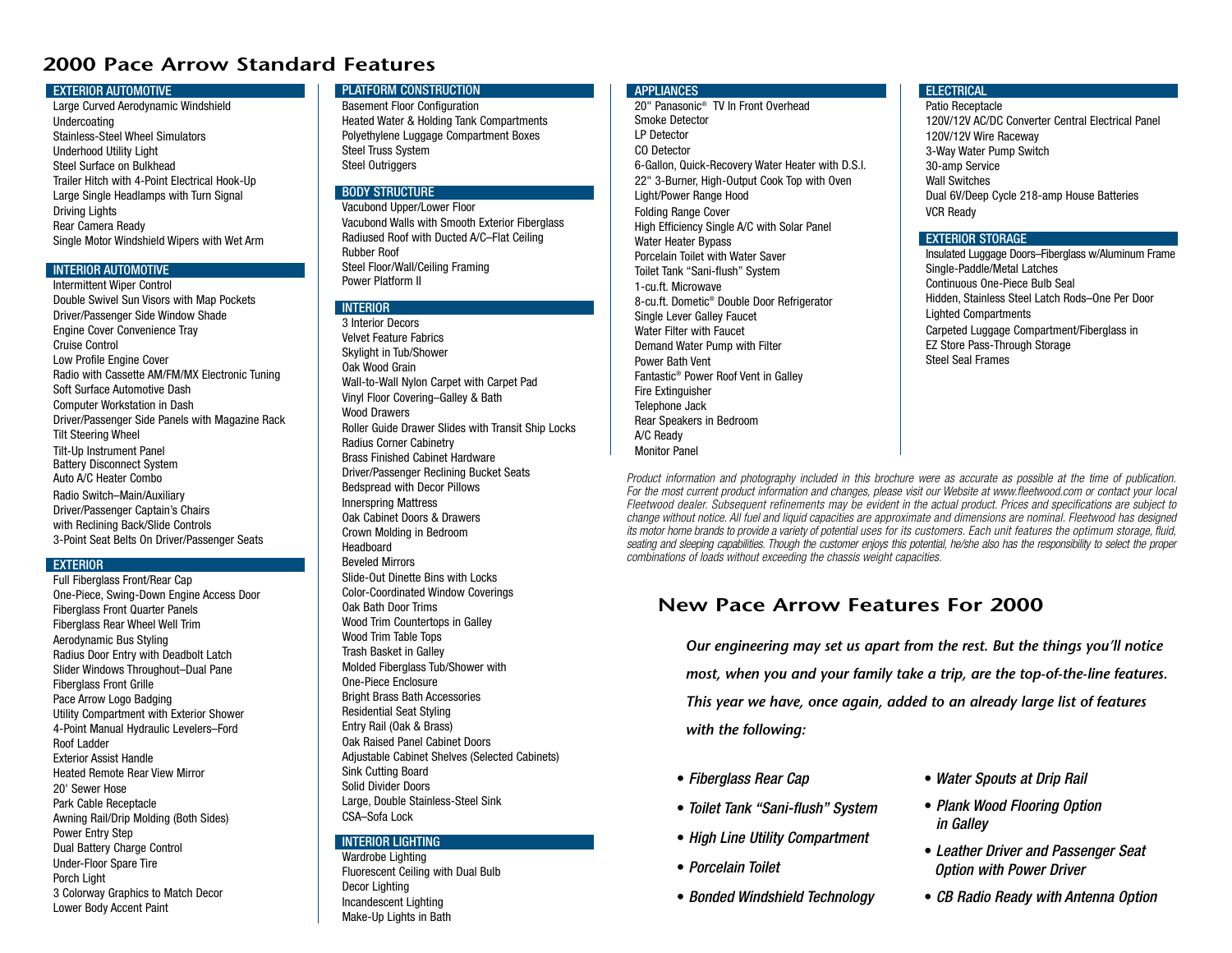# 2000 Pace Arrow Options

| <b>ZUUU PACE Arrow Options</b>                                           | 2000                              |                                    |                                   | 2000                   |                            |
|--------------------------------------------------------------------------|-----------------------------------|------------------------------------|-----------------------------------|------------------------|----------------------------|
| <b>EXTERIOR AUTOMOTIVE</b>                                               | <b>33V</b>                        | 35J                                | <b>35N</b>                        | 37K                    | <b>37S</b>                 |
| Workhorse Chassis 7.4L Vortec Engine                                     | N/A                               | 0 <sub>pt</sub>                    | N/A                               | N/A                    | Opt                        |
| Ford Chassis 6.8L Engine                                                 | 0 <sub>pt</sub>                   | 0pt                                | 0 <sub>pt</sub>                   | 0 <sub>pt</sub>        | 0pt                        |
| <b>EXTERIOR</b>                                                          | 33V                               | 35J                                | <b>35N</b>                        | 37K                    | <b>37S</b>                 |
| Awning - USA                                                             | Opt                               | 0 <sub>pt</sub>                    | Opt                               | Opt                    | Opt                        |
| 4-Point Manual Hydraulic Levelers-Chevy Workhorse                        | N/A                               | N/A                                | 0 <sub>pt</sub>                   | N/A                    | N/A                        |
| 4-Point Manual Hydraulic Levelers-Ford                                   | Std                               | Std                                | 0 <sub>pt</sub>                   | Std                    | Std                        |
| <b>ELECTRICAL</b>                                                        | <b>33V</b>                        | 35J                                | <b>35N</b>                        | 37K                    | <b>37S</b>                 |
| 4.0kW Generator-Onan <sup>®</sup> Microlite                              | 0 <sub>pt</sub>                   | 0 <sub>pt</sub>                    | 0 <sub>pt</sub>                   | 0 <sub>pt</sub>        | Opt                        |
| 5.5kW Generator-Onan <sup>®</sup> Dual A/C Ready                         | Opt                               | Opt                                | Opt                               | 0 <sub>pt</sub>        | 0pt                        |
| 7.0kW Generator-Onan <sup>®</sup> Dual A/C Ready                         | 0pt                               | 0 <sub>pt</sub>                    | 0 <sub>pt</sub>                   | Opt                    | 0pt                        |
| <b>CSA Package-Workhorse</b>                                             | N/A                               | 0 <sub>pt</sub><br>0 <sub>pt</sub> | N/A                               | N/A<br>0 <sub>pt</sub> | 0pt<br>0pt                 |
| CSA Package-Ford                                                         | 0pt                               |                                    | 0pt                               |                        |                            |
| <b>APPLIANCES</b>                                                        | <b>33V</b>                        | 35J                                | 35N                               | 37K                    | <b>37S</b>                 |
| <b>Convection Microwave</b>                                              | Opt                               | Opt                                | 0 <sub>pt</sub>                   | 0 <sub>pt</sub>        | Opt                        |
| Furnace 20M BTU/34M BTU (Dual)<br>hydroflame® Furnace 34M BTU            | N/A<br>Std                        | N/A<br>Std                         | N/A<br>Std                        | Std<br>N/A             | Std<br>N/A                 |
| Electronic Climate Control w/ Dual A/C and Solar Battery Charger         | 0pt                               | Opt                                | 0 <sub>pt</sub>                   | 0 <sub>pt</sub>        | 0pt                        |
| <b>Compact Disc Player</b>                                               | Opt                               | Opt                                | 0 <sub>pt</sub>                   | 0 <sub>pt</sub>        | 0pt                        |
| Rear Panasonic <sup>®</sup> Television with Remote                       | 0 <sub>pt</sub>                   | 0 <sub>pt</sub>                    | 0pt                               | Opt                    | 0pt                        |
| <b>VCR/VHS</b>                                                           | 0 <sub>pt</sub>                   | Opt                                | 0pt                               | 0 <sub>pt</sub>        | 0pt                        |
| Washer/Dryer                                                             | N/A                               | N/A                                | N/A                               | Opt                    | 0pt                        |
| Dometic <sup>®</sup> Side-by-Side Refrigerator with Ice Maker            | 0 <sub>pt</sub>                   | N/A                                | 0pt                               | 0 <sub>pt</sub>        | 0pt                        |
| <b>CSA Convection Microwave</b><br><b>DSS Manual Lift/Satellite Dish</b> | 0pt<br>0 <sub>pt</sub>            | 0 <sub>pt</sub><br>0 <sub>pt</sub> | 0pt<br>Opt                        | Opt<br>Opt             | 0pt                        |
| Dual Roof High Efficiency A/C with Solar Panel                           | 0 <sub>pt</sub>                   | 0 <sub>pt</sub>                    | Opt                               | 0 <sub>pt</sub>        | 0pt<br>0pt                 |
|                                                                          |                                   |                                    |                                   |                        |                            |
| <b>SLEEPING ACCOMMODATIONS (STANDARD)</b>                                | 33V                               | 35J                                | 35N                               | 37K                    | <b>37S</b>                 |
| Sofa Bed<br>Sofa Sleeper                                                 | N/A<br>$51^{1}/2$ "x $71^{1}/2$ " | 46"x 76"<br>N/A                    | N/A<br>$51^{1}/2$ "x $71^{1}/2$ " | 46"x 76"<br>N/A        | 46"x 76"<br>0pt            |
| Dinette                                                                  | 42"x 74"                          | 42"x 74"                           | 42"x 74"                          | N/A                    | 42"x 74"                   |
| Queen Bed                                                                | 60"x 80"                          | 60"x 80"                           | 60"x 80"                          | 60"x 80"               | 60"x 80"                   |
| SLEEPING ACCOMMODATIONS (OPTIONAL)                                       | <b>33V</b>                        | 35J                                | <b>35N</b>                        | 37K                    | <b>37S</b>                 |
| Twin Beds with Nightstands                                               | N/A                               | 39"x 75"                           | N/A                               | N/A                    | 39"x 75"                   |
| Sofa Bed                                                                 | N/A                               | Std                                | N/A                               | Std                    | Std                        |
| Sofa Sleeper                                                             | Std                               | N/A                                | Std                               | N/A                    | $51^{1}/2$ "x $71^{1}/2$ " |
| Island Bed with Full Wardrobe                                            | N/A                               | Std                                | N/A                               | N/A                    | 0pt                        |
| <b>SLIDE-OUT</b>                                                         | 33V                               | 35J                                | <b>35N</b>                        | 37K                    | <b>37S</b>                 |
| Living Room-Dinette/Sofa                                                 | Std                               | N/A                                | Std                               | N/A                    | Std                        |
| Bedroom Wardrobe-Closet/Organizer                                        | Std                               | N/A                                | N/A                               | N/A                    | N/A                        |
| Free-Standing Dinette & Chairs                                           | 0 <sub>pt</sub>                   | N/A                                | 0 <sub>pt</sub>                   | N/A                    | 0pt                        |
| Galley/Sofa<br>Bedroom                                                   | N/A<br>N/A                        | N/A<br>N/A                         | N/A                               | Std<br>Std             | N/A<br>N/A                 |
|                                                                          |                                   |                                    | 0pt                               |                        |                            |
| <b>INTERIOR</b>                                                          | 33V                               | 35J                                | 35N                               | 37K                    | <b>37S</b>                 |
| Glass Shower Door with Bright Brass Frame                                | Std                               | N/A                                | Std                               | Std                    | Std                        |
| <b>Rear TV with Island Queen Bed</b><br><b>Shower Curtain</b>            | N/A<br>N/A                        | 0 <sub>pt</sub><br>Std             | N/A<br>N/A                        | N/A<br>N/A             | 0pt<br>N/A                 |
| CSA-Sofa Lock                                                            | Std                               | Std                                | Std                               | Std                    | Std                        |
| Lounge Recliner                                                          | 0 <sub>pt</sub>                   | 0 <sub>pt</sub>                    | 0pt                               | 0pt                    | 0 <sub>pt</sub>            |
| Coffee Table                                                             | 0 <sub>pt</sub>                   | N/A                                | 0pt                               | 0pt                    | 0pt                        |
| Plank Wood Flooring in Galley                                            | 0 <sub>pt</sub>                   | 0pt                                | 0pt                               | 0pt                    | Opt                        |
| Dinette Table with Chairs                                                | Opt                               | 0pt                                | 0pt                               | Std                    | 0pt                        |
| <b>INTERIOR AUTOMOTIVE</b>                                               | <b>33V</b>                        | 35J                                | 35N                               | 37K                    | 37S                        |
| Stereo AM/FM with CD Player                                              | 0 <sub>pt</sub>                   | 0pt                                | 0pt                               | 0pt                    | 0pt                        |
| Dash Fans                                                                | 0pt                               | 0pt                                | 0pt                               | 0pt                    | 0 <sub>pt</sub>            |
| <b>CB Radio Ready</b>                                                    | 0 <sub>pt</sub>                   | 0pt                                | 0pt                               | 0pt                    | 0pt                        |
| Leather Driver/Passenger Seats                                           | 0 <sub>pt</sub>                   | 0pt                                | 0pt                               | 0pt                    | Opt                        |

NEW FOR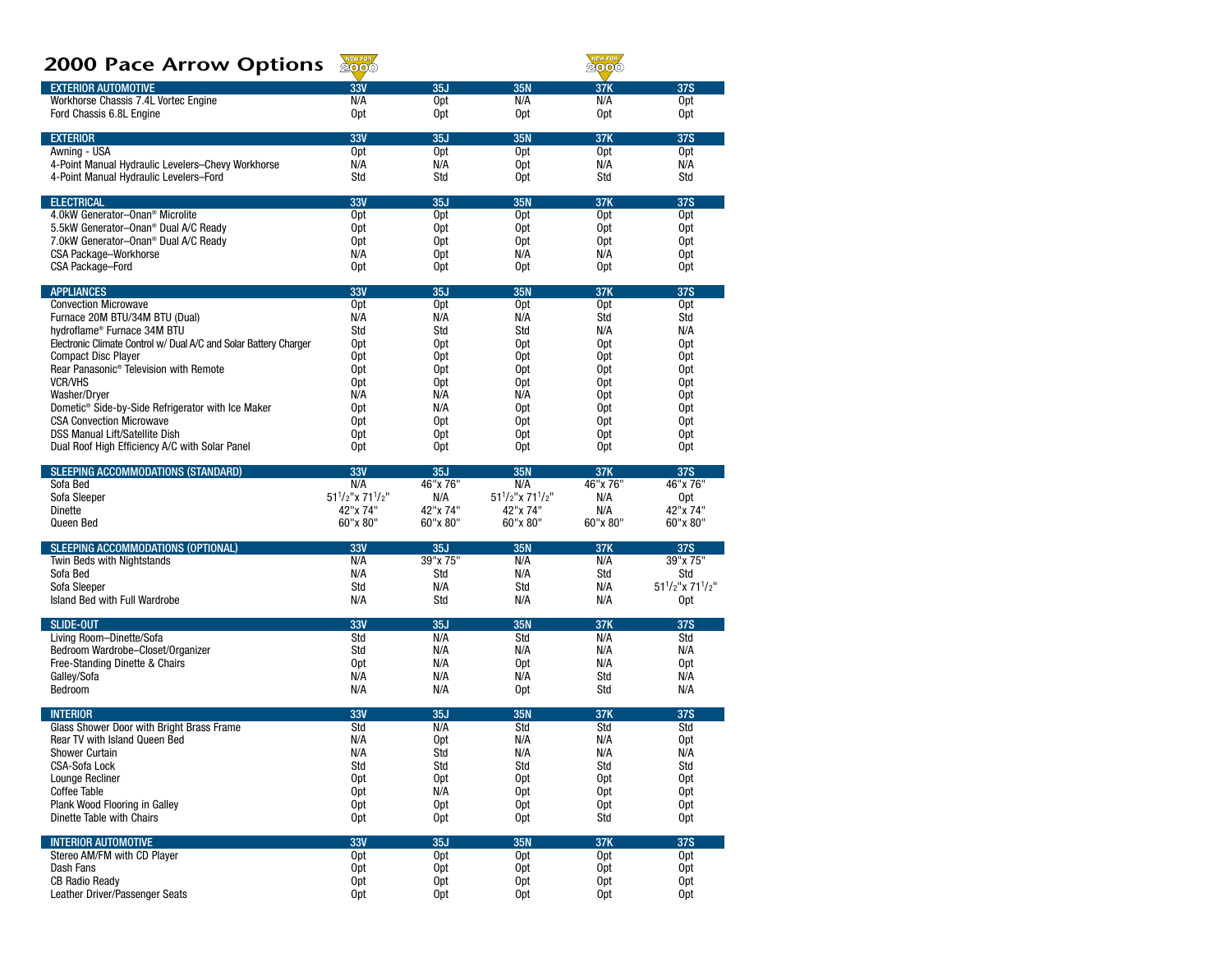# **The Power Platform II Makes The Difference**

*Pace Arrow's quality begins long before the features come on board. We begin by building on our exclusive Power Platform II, a unique truss design welded together using tubular steel that's durable, strong, and dependable. The result is a quiet and nearly flawless ride, increased floor strength, and substantially more storage space below. An all-steel foundation further reduces stressloads on the sidewalls and minimizes chassis flex on uneven roads.*

# **2000 Pace Arrow Specifications**

|                                | <b><i><u>Provident Contractory</u></i></b><br>2000 |               |               | <b>TANCHA LONG</b><br>2000 |               |
|--------------------------------|----------------------------------------------------|---------------|---------------|----------------------------|---------------|
| <b>FORD CHASSIS</b>            | 33V                                                | 35J           | <b>35N</b>    | 37K                        | <b>37S</b>    |
| Engine CID                     | 415                                                | 415           | 415           | 415                        | 415           |
| <b>Wheel Base</b>              | 208"                                               | 208"/247"     | 208"          | 228"                       | 228"          |
| GVWR Ibs/kgs (1)               | 20,500/9,299                                       | 20,500/9,299  | 20,500/9,299  | 20,500/9,299               | 20,500/9,299  |
| Front GAWR Ibs/kgs (2)         | 7,000/3,175                                        | 7,000/3,175   | 7,000/3,175   | 7,000/3,175                | 7,000/3,175   |
| Rear GAWR Ibs/kgs (2)          | 13,500/6,123                                       | 14,500/6,577  | 13,500/6,123  | 13,500/6,123               | 13,500/6,123  |
| Base Weight lbs/kgs (3)        | 15,573/7,064                                       | 16,030/7,271  | 15,700/7,121  | 16,530/7,497               | 16,030/7,271  |
| GCWR lbs/kgs (4)               | 25,500/11,567                                      | 25,500/11,567 | 25,500/11,567 | 25,500/11,567              | 25,500/11,567 |
| Hitch Rating/Tonque Weight Ibs | 5,000/500                                          | 5,000/500     | 5,000/500     | 5,000/500                  | 5,000/500     |
| Hitch Rating/Tongue Weight kgs | 2,268/227                                          | 2,268/227     | 2,268/227     | 2,268/227                  | 2,268/227     |
| Fuel Capacity gal/lbs          | 75/450                                             | 75/450        | 75/450        | 75/450                     | 75/450        |
| Fuel Capacity gal/kgs          | 75/204                                             | 75/204        | 75/204        | 75/204                     | 75/204        |

| <b>WORKHORSE CHASSIS</b>       | 33V | 35J          | <b>35N</b> | 37K | <b>37S</b>   |
|--------------------------------|-----|--------------|------------|-----|--------------|
| Engine CID                     | N/A | 454          | N/A        | N/A | 454          |
| <b>Wheel Base</b>              | N/A | 208"/247"    | N/A        | N/A | 208"/247"    |
| GVWR Ibs/kgs (1)               | N/A | 20,000/9,072 | N/A        | N/A | 20,000/9,072 |
| Front GAWR Ibs/kgs (2)         | N/A | 5,500/2,495  | N/A        | N/A | 5.500/2.495  |
| Rear GAWR Ibs/kgs (2)          | N/A | 14,500/6,577 | N/A        | N/A | 14,500/6,577 |
| Base Weight Ibs/kgs (3)        | N/A | 16,030/7,271 | N/A        | N/A | 16,030/7,271 |
| GCWR Ibs/kgs (4)               | N/A | 21,000/9,525 | N/A        | N/A | 21,000/9,525 |
| Hitch Rating/Tongue Weight Ibs | N/A | 3,500/350    | N/A        | N/A | 3,500/350    |
| Hitch Rating/Tonque Weight kgs | N/A | 1.587/159    | N/A        | N/A | 1.587/159    |
| Fuel Capacity gal/lbs          | N/A | 75/450       | N/A        | N/A | 75/450       |
| Fuel Capacity gal/kgs          | N/A | 75/204       | N/A        | N/A | 75/204       |

*Drawing is for illustrative purpose only to highlight aspects of motor home construction. Actual motor home design depends on model and is subject to change.* *All exterior compartments are reinforced with substantial steel outriggers for increased durability and years of cargo carrying.*

*Easy access compartments let you get to your Pace Arrow's batteries and dual-battery charge control.*

*The floor is a vacuum-bonded composite of steel tubing, foam insulation, and marine-grade plywood cut to our exact specs for lightweight strength and resistance to moisture.*

|                                  | <b>NEW FOR</b> |         |             | <b>NEW FOR</b> |            |  |
|----------------------------------|----------------|---------|-------------|----------------|------------|--|
| <b>DIMENSIONS</b>                | 33V            | 35J     | 35N         | 37K            | 37S        |  |
| Overall Length                   | 33' 8''        | 35' 8'' | $35'$ $2''$ | 37' 8''        | 37' 8''    |  |
| Overall Height with A/C          | 11'9''         | 11'9''  | 11'9''      | 11'9''         | 11'9''     |  |
| Overall Width (maximum)          | 102"           | 102"    | 102"        | 102"           | 102"       |  |
| Interior Height (maximum)        | 79"            | 79"     | 79"         | 79"            | 79"        |  |
| Interior Width (maximum)         | 96"            | 96"     | 96"         | 96"            | 96"        |  |
|                                  |                |         |             |                |            |  |
| <b>STORAGE CAPACITY (CU.FT.)</b> | 33V            | 35J     | <b>35N</b>  | 37K            | <b>37S</b> |  |

*Full basement construction maximizes space beneath the floor, encloses the heated water tanks, and provides easy-to-reach, pass-through storage.*

| <b>BUILD ON AUTE LOOKER</b>    |        | งงง     | งงพ    |        | uw    |
|--------------------------------|--------|---------|--------|--------|-------|
| Exterior (Ford/Workhorse) Est. | 79/N/A | 113/107 | 94/N/A | 94/N/A | 84/79 |

| LIQUID CAPACITIES (GALLONS/LITERS) | 33V     | 35J     | 35N     | 37K     | 37S     |
|------------------------------------|---------|---------|---------|---------|---------|
| <b>Fresh Water</b>                 | 100/378 | 100/378 | 100/378 | 100/378 | 100/378 |
| Water Heater                       | 6/23    | 6/23    | 6/23    | 6/23    | 6/23    |
| Body-Waste Holding                 | 50/189  | 50/189  | 50/189  | 50/189  | 50/189  |
| Grey-Water Holding                 | 50/189  | 50/189  | 50/189  | 50/189  | 50/189  |
| Appliance LPG Tank (wc/see note)   | 25/95   | 25/95   | 25/95   | 25/95   | 25/95   |

*Note: Tank manufacturer's listed water capacity (wc). Actual filled LP capacity is 80% of listing due to safety shutoff required on tank.*

*1. GVWR (Gross Vehicle Weight Rating): Means the maximum permissible weight of this motor home. The GVWR is equal to or greater than the sum of the unloaded vehicle weight plus the net carrying capacity.*

- *2. GAWR (Gross Axle Weight Rating): Means the maximum permissible loaded weight a specific axle is designed to carry.*
- *3. Base Weight: Means the weight of the motor home without fuel, options, water, cargo, or passengers.*
- *4. GCWR (Gross Combination Weight Rating): Means the value specified by the motor home manufacturer as the maximum allowable loaded weight of this motor home with its towed trailer or towed vehicle. Towing and braking capacities may differ. Refer to Fleetwood and chassis manufacturer manuals for complete information.*